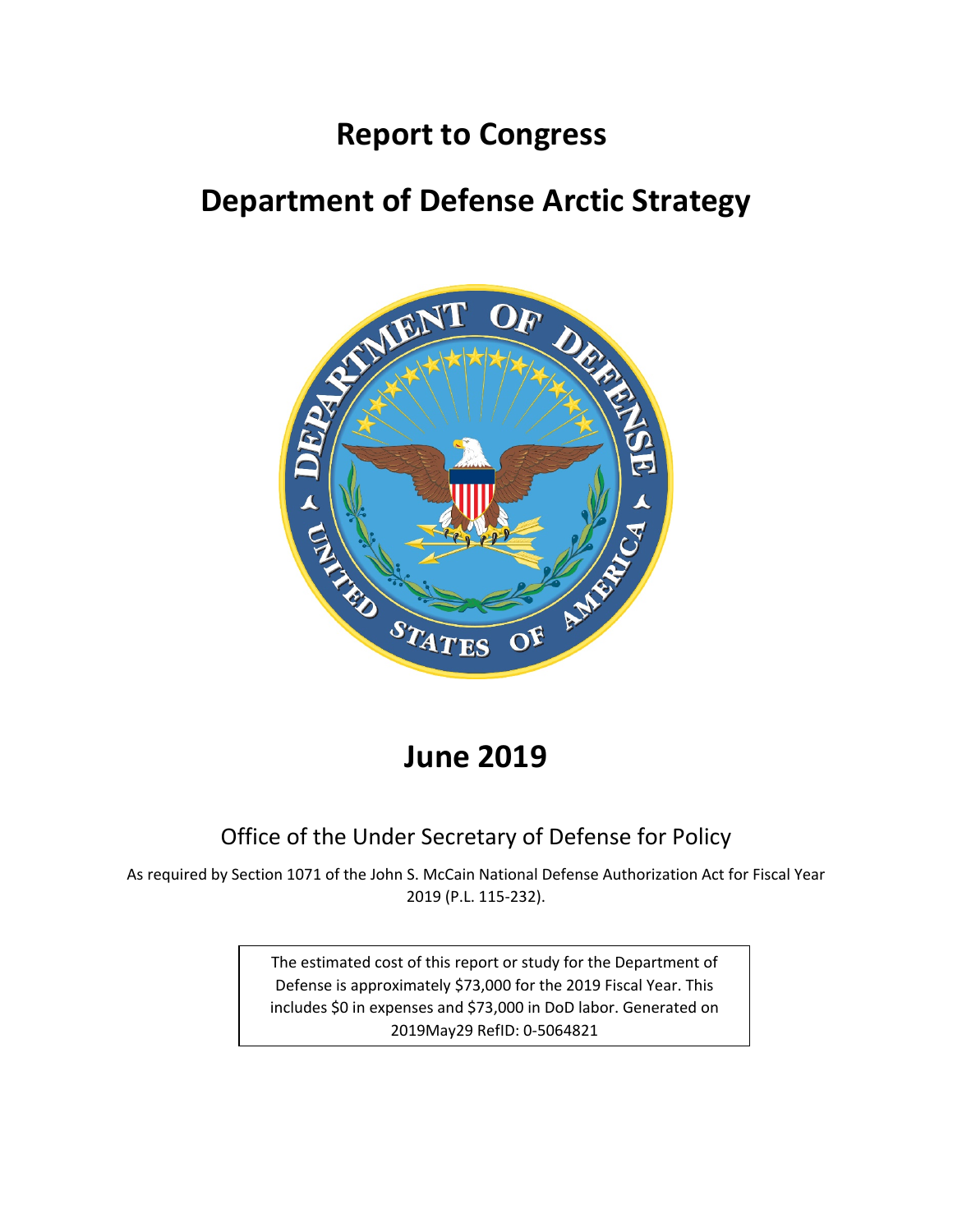## **EXECUTIVE SUMMARY**

The 2019 Department of Defense (DoD) Arctic Strategy updates the previous 2016 DoD Arctic Strategy as requested by Section 1071 of the John S. McCain National Defense Authorization Act for fiscal year (FY) 2019. This update includes a classified annex.

Specifically, the 2019 DoD Arctic Strategy updates DoD's strategic objectives for the Arctic region, in light of DoD's renewed assessment of the evolving Arctic security environment and the release of the 2018 National Defense Strategy (NDS). Anchored in NDS goals and priorities, this updated Arctic strategy outlines DoD's strategic approach for protecting U.S. national security interests in the Arctic in an era of strategic competition.

DoD's desired end-state for the Arctic is a secure and stable region in which U.S. national security interests are safeguarded, the U.S. homeland is defended, and nations work cooperatively to address shared challenges. Protecting U.S. national security interests in the Arctic will require the Joint Force to sustain its competitive military advantages in the Indo-Pacific and Europe, identified in the NDS as key regions of strategic competition, and to maintain a credible deterrent for the Arctic region.

DoD must be able to quickly identify threats in the Arctic, respond promptly and effectively to those threats, and shape the security environment to mitigate the prospect of those threats in the future. The 2019 DoD Arctic strategy outlines three strategic ways in support of the desired Arctic end-state:

- Building Arctic awareness;
- Enhancing Arctic operations; and,
- Strengthening the rules-based order in the Arctic.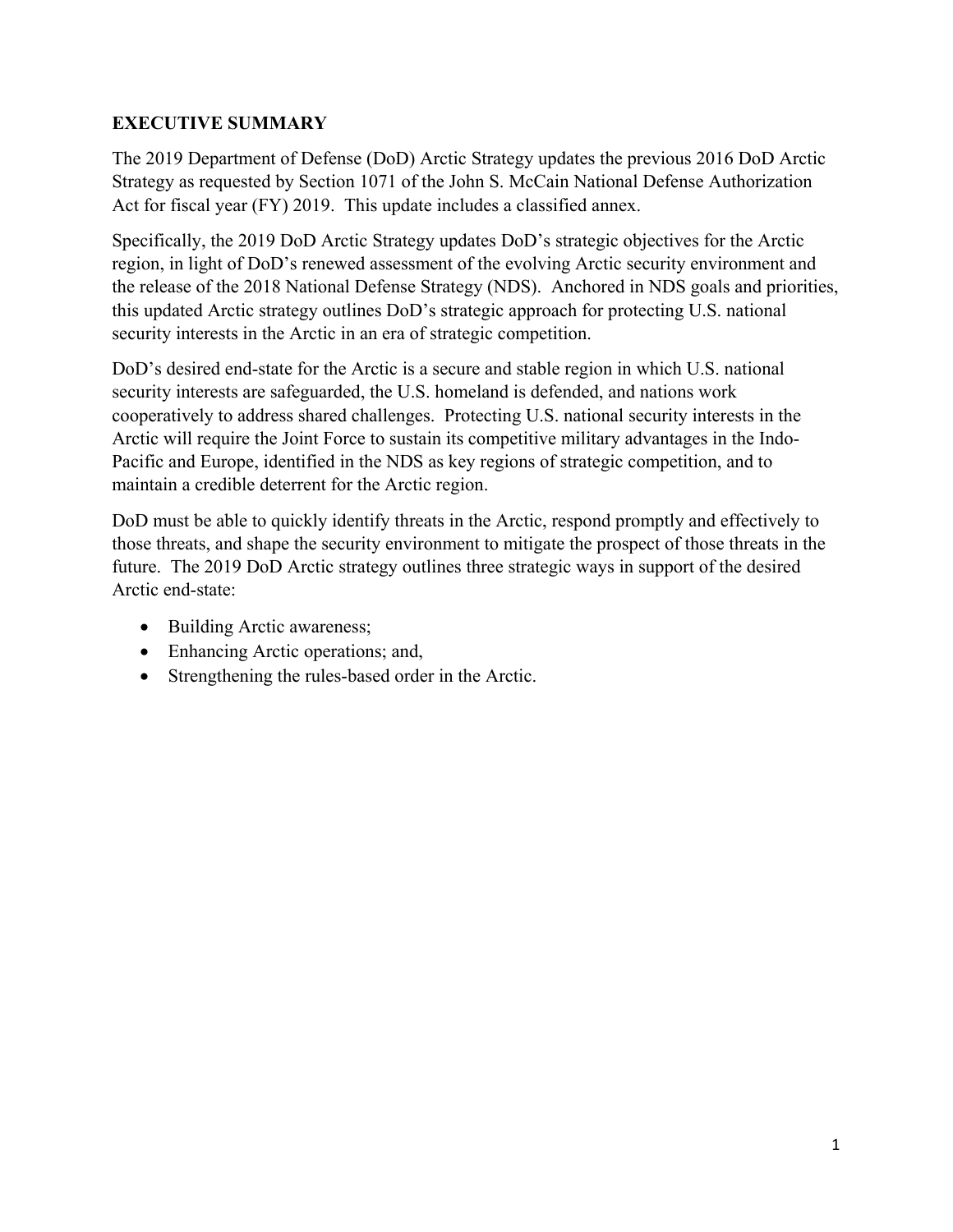## **2019 DoD Arctic Strategy**

#### *Introduction*

This document articulates the Department of Defense's (DoD) strategy for the Arctic region in an era of strategic competition.<sup>1</sup> It is informed by the 2017 National Security Strategy and anchored in the priorities of the 2018 National Defense Strategy (NDS) and its focus on competition with China and Russia as the principal challenge to long-term U.S. security and prosperity. This strategy supersedes the 2016 DoD Arctic strategy.

DoD's desired end-state for the Arctic is a secure and stable region where U.S. national interests are safeguarded, the U.S. homeland is defended, and nations work cooperatively to address shared challenges. This strategy sets forth DoD's assessment of the Arctic security environment, risks posed to U.S. national security interests, DoD Arctic objectives, and the strategic approach by which DoD will achieve these objectives.

A secure and stable Arctic region benefits the United States and necessitates a rulesbased order, reflecting Arctic nations' respect for national sovereignty and constructive engagement to address shared challenges. The network of U.S. allies and partners with shared national interests in this rules-based order is the United States' greatest strategic advantage in the Arctic region, and thus the cornerstone of DoD's Arctic strategy. DoD cooperation with Arctic allies and partners strengthens our shared approach to regional security and helps deter strategic competitors from seeking to unilaterally change the existing rules-based order.

NDS goals and priorities guide DoD's strategic approach to the Arctic. The Joint Force must be able to deter, and if necessary, defeat great power aggression. DoD must prioritize efforts to address the central problem the NDS identifies – i.e., the Joint Force's eroding competitive edge against China and Russia, and the NDS imperative to ensure favorable regional balances of power in the Indo-Pacific and Europe. Developing a more lethal, resilient, agile, and ready Joint Force will ensure that our military sustains its competitive advantages, not only for these key regions of strategic competition, but globally as well. Maintaining a credible deterrent for the Arctic region requires DoD to understand and shape the Arctic's geo-strategic landscape for future operations and to respond effectively to contingencies in the Arctic region, both independently and in cooperation with others. DoD's strategic approach seeks to do so by implementing three ways in support of the desired Arctic end-state (each described in detail in this document):

• Building Arctic awareness;

 $\overline{\phantom{a}}$ 

- Enhancing Arctic operations; and
- Strengthening the rules-based order in the Arctic.

<sup>&</sup>lt;sup>1</sup> This DoD Arctic Strategy uses the definition of the Arctic codified at 15 U.S.C. § 4111. The Arctic means all U.S. and foreign territory north of the Arctic Circle and all U.S. territory north and west of the boundary formed by the Porcupine, Yukon, and Kuskokwim Rivers; all contiguous seas, including the Arctic Ocean and the Beaufort, Bering, and Chukchi Seas; and the Aleutian islands chain.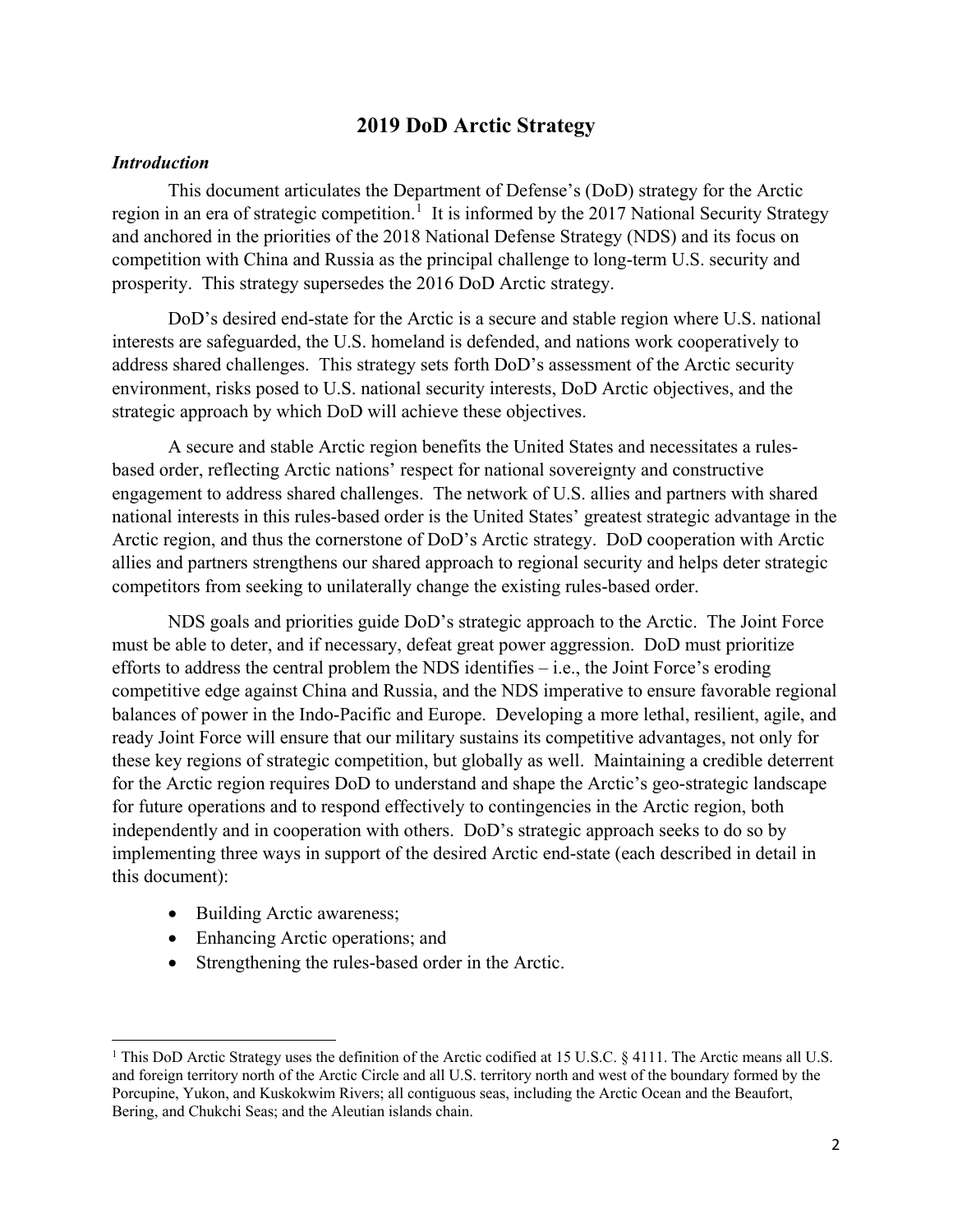#### *Assessment of Arctic Security Environment*

 $\overline{\phantom{a}}$ 

The United States is an Arctic nation. The Arctic security environment has direct implications for U.S. national security interests. Geographically, the Arctic comprises the northern approaches of the United States and represents a potential vector both for attacks on the homeland and for U.S. power projection. Approaches to the Arctic Ocean to both the east and west of the United States form strategic corridors for maritime traffic. Arctic sea routes transit through the Bering Strait between the United States and Russia, while the Greenland, Iceland, United Kingdom – Norwegian (GIUK-N) gap is a strategic corridor for naval operations between the Arctic and the North Atlantic.

The Arctic region is comprised of the eight nations with sovereign territory in the Arctic,<sup>2</sup> including multiple U.S. allies and partners. The United States does not recognize any other claims to Arctic status by any State other than these eight nations. The United States maintains strong defense relationships with six of the seven other Arctic nations. Four are NATO Allies: Canada, the Kingdom of Denmark (including Greenland), Iceland, and Norway; and two are NATO Enhanced Opportunities Partners: Finland and Sweden. They are highly capable, with immense experience in high latitude operational environments.

The Arctic security environment is complex. Many positive, cooperative trends endure in the region. At the same time, the region is increasingly uncertain, with a deepening and intensifying of certain problematic strategic trends. Although the immediate prospect of conflict in the Arctic is low, these trends could adversely affect U.S. national security interests, promote instability, and ultimately degrade security in the region. Key dynamics include:

Changing Physical Environment: The Arctic's physical environment continues to change, including through diminished sea ice coverage, declining snow cover, and melting ice sheets.<sup>3</sup> Temperatures across the Arctic region are increasing more than twice as fast as global average temperatures, accompanied by thawing permafrost and loss of sea ice and glacier mass.<sup>4</sup> Diminishing Arctic sea ice is opening new shipping lanes and increasing access to natural resources during the summer months. If the warming trends continue at the current rate, Arcticwide sea ice loss may result in nearly ice-free late summers by the  $2040s$ <sup>5</sup>. Thawing permafrost, compounded by storm surge and coastal erosion, adversely affects infrastructure, including DoD installations, and complicates the development of new and resilient DoD infrastructure. The physical effects of the changing Arctic frontier are also causing some local communities to adapt

<sup>2</sup> Arctic nations refers to those countries that are members of the Arctic Council: Canada, the Kingdom of Denmark (including Greenland), Finland, Iceland, Norway, Russia, Sweden and the United States.

<sup>3</sup> NOAA. Osborne E., J. Richter-Menge, and M. Jeffries, Executive Summary [in NOAA Arctic Report Card 2018], p.2-3.

<sup>4</sup> USGCRP. Hayhoe, K., D.J. Wuebbles, D.R. Easterling, D.W. Fahey, S. Doherty, J. Kossin, W. Sweet, R. Vose and M. Wehner, 2018: Our Changing Climate. In Impacts, Risks, and Adaptation in the United States: Fourth National Climate Assessment, Volume II [Reidmiller, D.R., C.W. Avery, D.R. Easterling, K.E. Kunkel, K.L.M. Lewis, T.K. Maycock, and B.C. Steward (eds.)]. U.S. Global Change Research Program, Washington, DC, USA, p.74.

<sup>5</sup> USGCRP. Taylor, P.C., W. Maslowksi, J. Perlwitz, and D.J. Wuebbles, 2017: Arctic changes and their effects on Alaska and the rest of the United States. In Climate Science Special Report: Fourth National Climate Assessment, Volume I [Wuebbles, D.J, D.W. Fahey, K.A. Hibbard, D.J. Dokken, B.C. Stewart, and T.K. Maycock (eds.)]. U.S. Global Change Research Program, Washington, DC, USA, p. 303.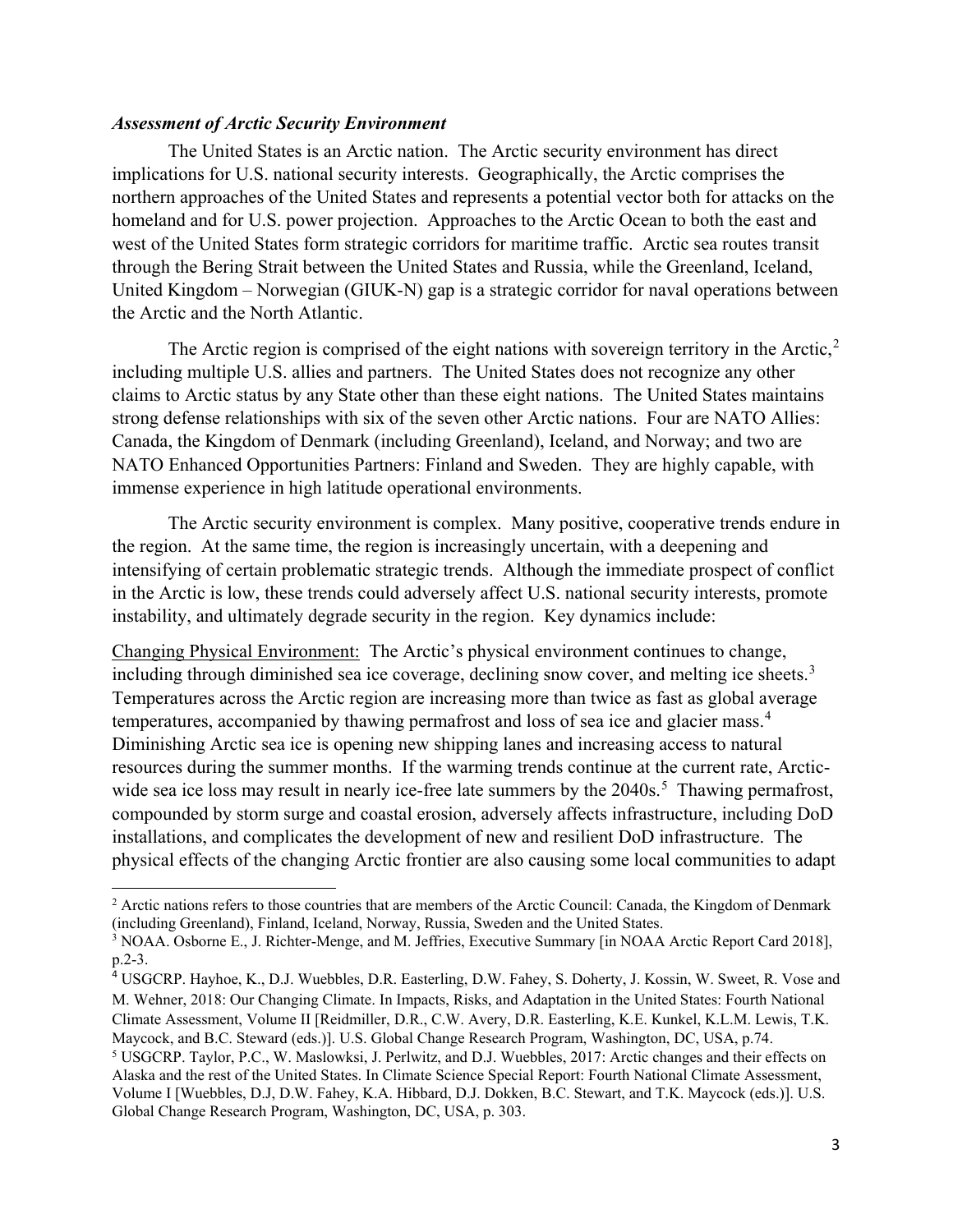by relocating. Even so, the Arctic continues to be characterized by harsh conditions, including extremes of cold and darkness, which impose specific requirements for operating and sustaining Joint Force capabilities in the region.

Multilateral Cooperation to Address Shared Interests and Challenges: Arctic nations have historically sought to isolate the region from wider geopolitical conflicts. They continue to demonstrate a strong commitment to multilateral cooperation. Arctic nations have, to date, largely respected each other's sovereign interests in the region, even where these interests diverge. International agreements on scientific research, maritime traffic, and environmental issues represent concrete measures to address the challenges associated with human and economic activity in this harsh Arctic environment. In this context, there has to date generally been a shared interest in a peaceful and stable region that allows the Arctic nations to realize the potential benefits of greater access to the region's resources.

Status of Arctic Sea Routes: Russia and Canada claim the right to regulate Arctic waters in excess of the authority permitted under international law. Russia requires foreign vessels to obtain permission, embark Russian ice pilots, and serve under escort of Russian icebreakers before entering the Northern Sea Route (NSR). Russia has also reportedly threatened to use force against vessels that fail to abide by Russian regulations. Canada considers the waters of the Northwest Passage to be internal waters, subject to the complete sovereignty of Canada.

Increasing Military Activity: Russia views itself as a polar great power and is the largest Arctic nation by landmass, population, and military presence above the Arctic Circle. Russia's commercial investments in the Arctic region have been matched by continued defense investments and activities that strengthen both its territorial defense and its ability to control the NSR. Russia formed the Northern Fleet Joint Strategic Command in December 2014 to coordinate its renewed emphasis on the Arctic. Since then, Russia has gradually strengthened its presence by creating new Arctic units, refurbishing old airfields and infrastructure in the Arctic, and establishing new military bases along its Arctic coastline. There is also a concerted effort to establish a network of air defense and coastal missile systems, early warning radars, rescue centers, and a variety of sensors. China's operational presence in the Arctic is more limited. It includes China's icebreaking vessels, the *Xuelong* and newly-constructed *Xuelong 2,* and civilian research efforts, which could support a strengthened, future Chinese military presence in the Arctic Ocean, potentially including deployment of submarines to the region.<sup>6</sup>

Attempts to Alter Arctic Governance through Economic Leverage: Despite having no territorial claims in the region, China is seeking a role in Arctic governance. As part of China's "One Belt, One Road" initiative, it has linked its economic activities in the Arctic to its broader strategic objectives, as articulated in its first Arctic policy white paper in January 2018. China's stated interests in the Arctic are primarily focused on access to natural resources and the opportunities offered by the Arctic sea routes for Chinese shipping. China does not currently have a permanent Arctic military presence, but is increasing its presence through economic outreach,

 <sup>6</sup> DoD Report to Congress: Military and Security Developments Involving the People's Republic of China 2019, p.114.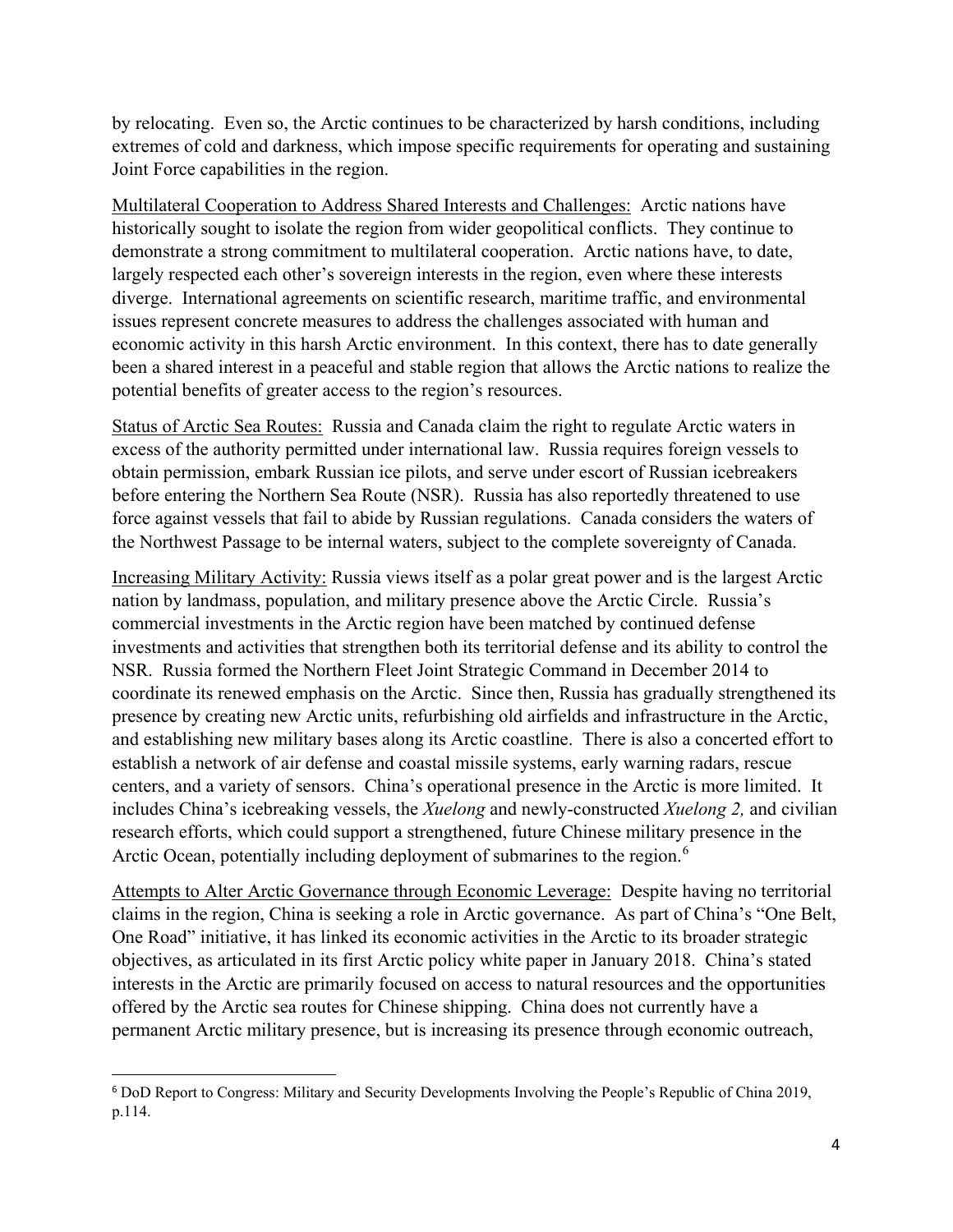investments in Arctic states' strategic sectors, and scientific activities. China maintains research stations in Iceland and Norway and has pursued energy development and infrastructure projects in Russia, such as the Yamal liquefied natural gas project. China also continues to seek opportunities to invest in dual-use infrastructure in the Arctic. Despite China's claim of being a "Near Arctic State," the United States does not recognize any such status.

#### *U.S. National Security Interests in the Arctic*

 $\overline{\phantom{a}}$ 

The United States has three broad, interlocking sets of national security interests related to the Arctic region. These interests are derived from DoD's assessment of how U.S. national security interests, as defined in the 2017 National Security Strategy,<sup>7</sup> apply to the Arctic region. They include:

- 1) *The Arctic as the U.S. homeland*: The United States is an Arctic nation with sovereign territory and maritime claims in the region. Its interests include defending U.S. sovereignty and the homeland, including through early warning and missile defense; protecting U.S. critical infrastructure; and achieving domain awareness to protect U.S. security interests in the region.
- 2) *The Arctic as a shared region*: The Arctic includes a domain of shared interests whose security and stability depend on Arctic nations constructively addressing shared challenges. Regional cooperation – built on a bedrock of internationally recognized principles like national sovereignty – is in the U.S. interest<sup>8</sup> and contributes to a secure and stable Arctic. This is strengthened by the U.S.-led alliance and partnership network in the Arctic and by maintaining activities in the region in line with international norms.
- 3) *The Arctic as a potential corridor for strategic competition*: The Arctic is a potential avenue for expanded great power competition and aggression spanning between two key regions of ongoing competition identified in the NDS — the Indo-Pacific and Europe — and the U.S. homeland. U.S. interests include maintaining flexibility for global power projection, including by ensuring freedom of navigation and overflight; and limiting the ability of China and Russia to leverage the region as a corridor for competition that advances their strategic objectives through malign or coercive behavior.

Protecting U.S. national security interests in the Arctic requires a holistic approach that recognizes the relationship between these three sets of interests. As DoD examines both the United States' and other nations' interests and activities in the Arctic, DoD will prioritize risks and opportunities at the intersection of these three sets of interests. Additionally, DoD activities to protect U.S. national security interests in the Arctic will be in support of broader whole-ofgovernment efforts.

<sup>7</sup> The 2017 National Security Strategy identifies U.S. interests as follows: protecting the American people, the homeland, and American way of life; promoting American prosperity; preserving peace through strength; and advancing American influence.

<sup>&</sup>lt;sup>8</sup> The National Security Strategy refers to the Arctic and affirms that "It is vital to U.S. prosperity and security that these [international] institutions uphold the rules that help keep these common domains open and free".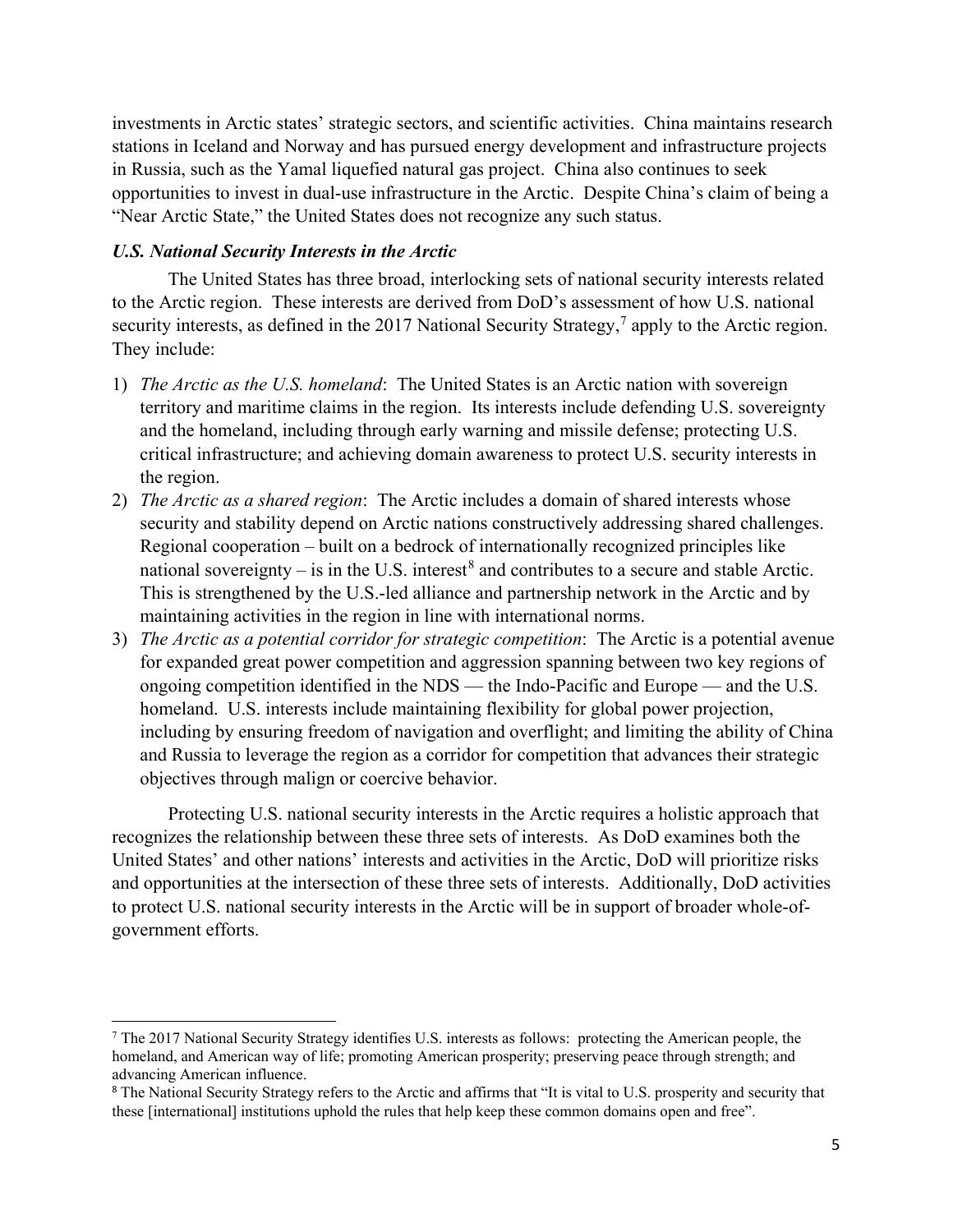## *Risks to U.S. National Security Interests*

Trends in the Arctic security environment present specific risks across the three sets of U.S. national security interests:

Homeland: The Arctic is strategic terrain as a potential vector for an attack on the U.S. homeland. China and Russia pose discrete and different challenges in their respective theaters, but both are also pursuing activities and capabilities in the Arctic that may present risks to the homeland. In addition to the challenge posed by strategic competitors, coastal erosion and permafrost thaw pose risks to DoD Arctic installations. Increased economic activity in the Arctic raises the probability of a mass casualty incident in the Arctic where DoD assistance may be requested. Natural disasters or other contingencies, such as an oil spill, may severely affect Alaska, requiring DoD support to civil authorities. These events may also inhibit DoD's ability to project power from the homeland.

Shared Region: In different ways, Russia and China are challenging the rules-based order in the Arctic. Russia regulates maritime operations in the NSR, contrary to international law, and has reportedly threatened to use force against vessels that fail to abide by Russian regulations. Russia has generally followed international law and procedure in establishing the limits of its extended continental shelf. Russia could choose to unilaterally establish those limits if the procedures prove unfavorable and could utilize its military capabilities in an effort to deny access to disputed Arctic waters or resources. China is attempting to gain a role in the Arctic in ways that may undermine international rules and norms, and there is a risk that its predatory economic behavior globally may be repeated in the Arctic.

Potential Corridor for Strategic Competition: Developments in the Arctic have the potential to directly or indirectly constrain DoD's ability to flow forces globally, and more broadly to affect U.S. strategic objectives related to competition with China and Russia in the Indo-Pacific and Europe. The Arctic remains vulnerable to "strategic spillover" from tensions, competition, or conflict arising in these other regions.

## *DoD Arctic Objectives*

The 2018 NDS provides the overarching strategic guidance for framing DoD's Arctic Strategy. The NDS establishes DoD's goals and priorities for defending the homeland and protecting U.S. and allied interests globally by regaining the Joint Force's competitive military edge against China and Russia. Anchored in this strategic aim and supporting NDS tenets, and informed by DoD's assessment of risks to U.S. national security interests, this strategy sets forth the following prioritized DoD objectives for the Arctic region:

- 1. *Defend the homeland***:** The NDS affirms defense of the homeland as the first priority for DoD. The Department must be prepared to defend U.S. sovereignty in the Arctic. The Arctic is also strategic terrain because it constitutes the northern approaches to the United States; DoD must defend the homeland against threats emanating from these approaches.
- 2. *Compete when necessary to maintain favorable regional balances of power***:** The Arctic is a potential corridor – between the Indo-Pacific and Europe, and the U.S. homeland – for expanded strategic competitions. Strategic competitors may undertake malign or coercive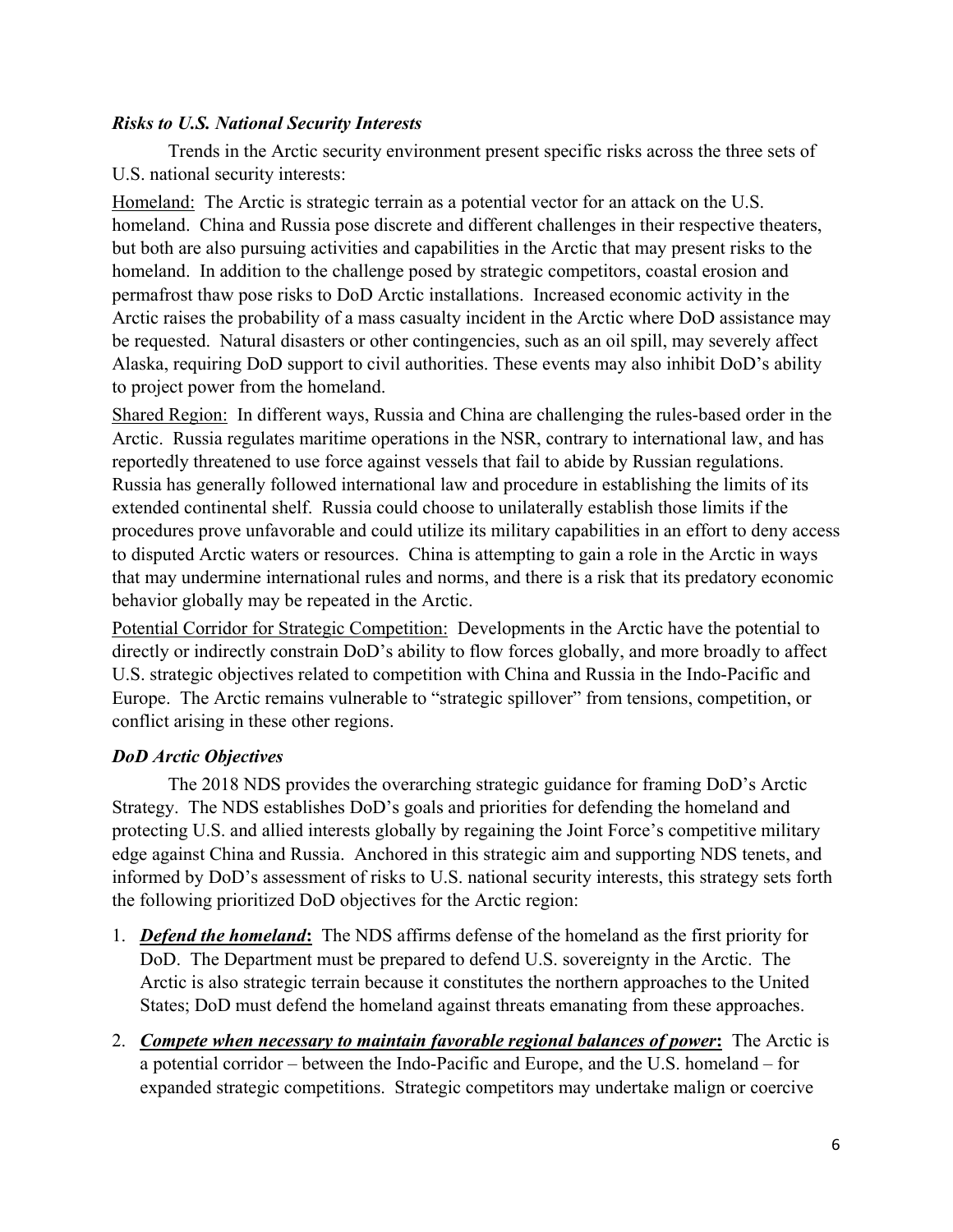activities in the Arctic in order to advance their goals for these regions. DoD must be prepared to protect U.S. national security interests by taking appropriate actions in the Arctic as part of maintaining favorable balances of power in the Indo-Pacific and Europe.

3. *Ensure common domains remain free and open:*The Arctic is a shared region comprising the territories of the eight circumpolar nations and including the Arctic Ocean. DoD, in partnership with other Federal departments and agencies and our Arctic allies and partners, should ensure continued access to the Arctic for legitimate civilian, commercial, and military purposes.

These Arctic objectives are not mutually exclusive; they are interdependent and will need to be achieved in concert with one another. Close collaboration across and between DoD components in support of these strategic objectives will ensure consistent implementation of this strategy. Additionally, this prioritization of objectives should not be interpreted to mean that all DoD activities, presence, and investments related to a particular objective are a higher priority than those related to another objective. Rather, this framing offers a broad, relative scheme of prioritization based on risks to U.S. national security interests, relevance to and consequences for NDS priorities, and the mandate of established DoD roles and missions.

### *DoD's Strategic Approach for the Arctic*

DoD's strategic approach for the Arctic is to protect U.S. national security interests and prudently address risks to those interests in ways that uphold the region's rules-based order, without fueling strategic competition. Competitive behavior in the Arctic must not distract from or undermine broader NDS priorities; the Department must remain vigilant to how developments in the Arctic affects these priorities. A stable and conflict-free Arctic benefits the United States by providing favorable conditions for resource development and economic activity, as well as by contributing to upholding the international order and regional cooperation on challenges that affect all Arctic nations. DoD will seek to shape military activity in the Arctic region to avoid conflict, while ensuring that the Joint Force is postured and prepared to deter strategic competitors from threatening our interests.

U.S. Allied and Partner Network: Cooperation with allies and partners is the cornerstone of this strategic approach. U.S. allies and partners share a deep, mutual interest in the existing rules-based order. Our network of allied relationships and capabilities is the United States' greatest strategic advantage in the Arctic region. Our defense ties extend and amplify the credibility of our collective deterrent against shared challenges; enhance our ability to contend with strategic competition; and form the basis for a mutual approach to maintaining a secure and stable Arctic region. DoD will pursue a collaborative approach with allies and partners, including both Arctic nations and like-minded non-Arctic nations, in working across the ways and means identified in this strategy.

Deterrence in the Arctic: To ensure a credible deterrent for the Arctic, DoD must be able to quickly identify threats in the region, respond promptly and effectively to these threats, and shape the security environment to reduce or mitigate the prospects of these threats manifesting in the future. The United States must be able to deter strategic competitors from aggression in the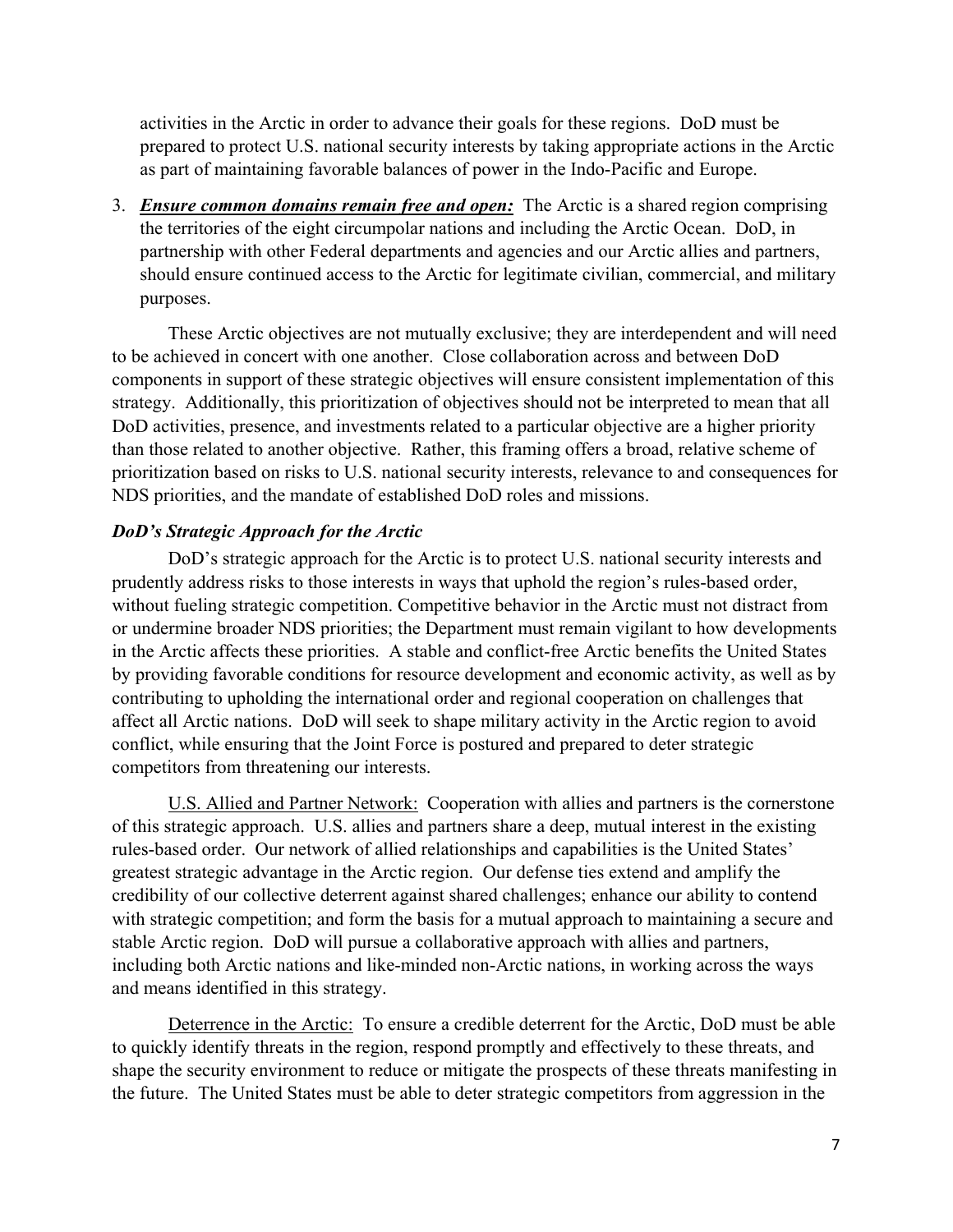Arctic by ensuring the Joint Force has the proficiency to respond to regional contingencies, both independently and in cooperation with allies and partners. The U.S. Arctic deterrent will require agile, capable, and expeditionary forces with the ability to flexibly project power into and operate within the region, as the Joint Force must be able to do elsewhere globally. As DoD examines the attributes of Joint Force capabilities, posture, operations, and activities necessary for deterrence in the Arctic, it will do so in a strategy-driven and resource-informed way. Determinations will be made on the basis of U.S. interests, NDS goals and priorities, DoD's Arctic objectives, and emerging threats in the Arctic and other key theaters of competition, rather than by a parity-based approach that seeks to approximate competitors' capabilities and numbers of units, systems, or bases.

Support to other U.S. Department, Agency, and Community Roles: Other Federal departments and agencies play critical roles in protecting U.S. national security interests in the Arctic; DoD will work closely with other Federal departments and agencies in support of their efforts. These departments and agencies have lead responsibilities for key aspects of the Arctic security environment, including from a diplomatic and homeland security perspective. DoD will work with other Federal departments and agencies by identifying and communicating the effects of strategic competitors' activities, engagements, and interests in the region, and supporting wider U.S. Government engagement within Arctic multilateral forums. DoD will continue to coordinate and collaborate with interagency partners on research and development activities to build Arctic capabilities through the Interagency Arctic Research and Policy Committee. DoD will also seek to provide support as appropriate to wider U.S. Government responses to contingencies in the Arctic, such as natural disasters.

DoD will also continue to recognize the importance of working with Alaska Natives in the Arctic. DoD engages closely with local communities in Alaska and recognizes their equities as part of DoD activities in the region. DoD has instituted specific programs to ensure regular communication with Alaska Natives and to incorporate their views on regional developments into DoD activities.

#### *Arctic Ways & Means*

Implementing the strategic approach described above to advance DoD's Arctic objectives requires three sets of strategy-informed ways:

- Building Arctic awareness;
- Enhancing Arctic operations; and
- Strengthening the rules-based order in the Arctic.

These strategic ways will inform DoD's presence, capability, and resourcing priorities in the Arctic. They encompass both activities DoD is undertaking and capability gaps DoD is addressing in order to achieve the desired strategic effects in the Arctic. DoD decisions on resourcing in these areas will be made as part of the Department's Planning Programming, Budgeting, and Execution process.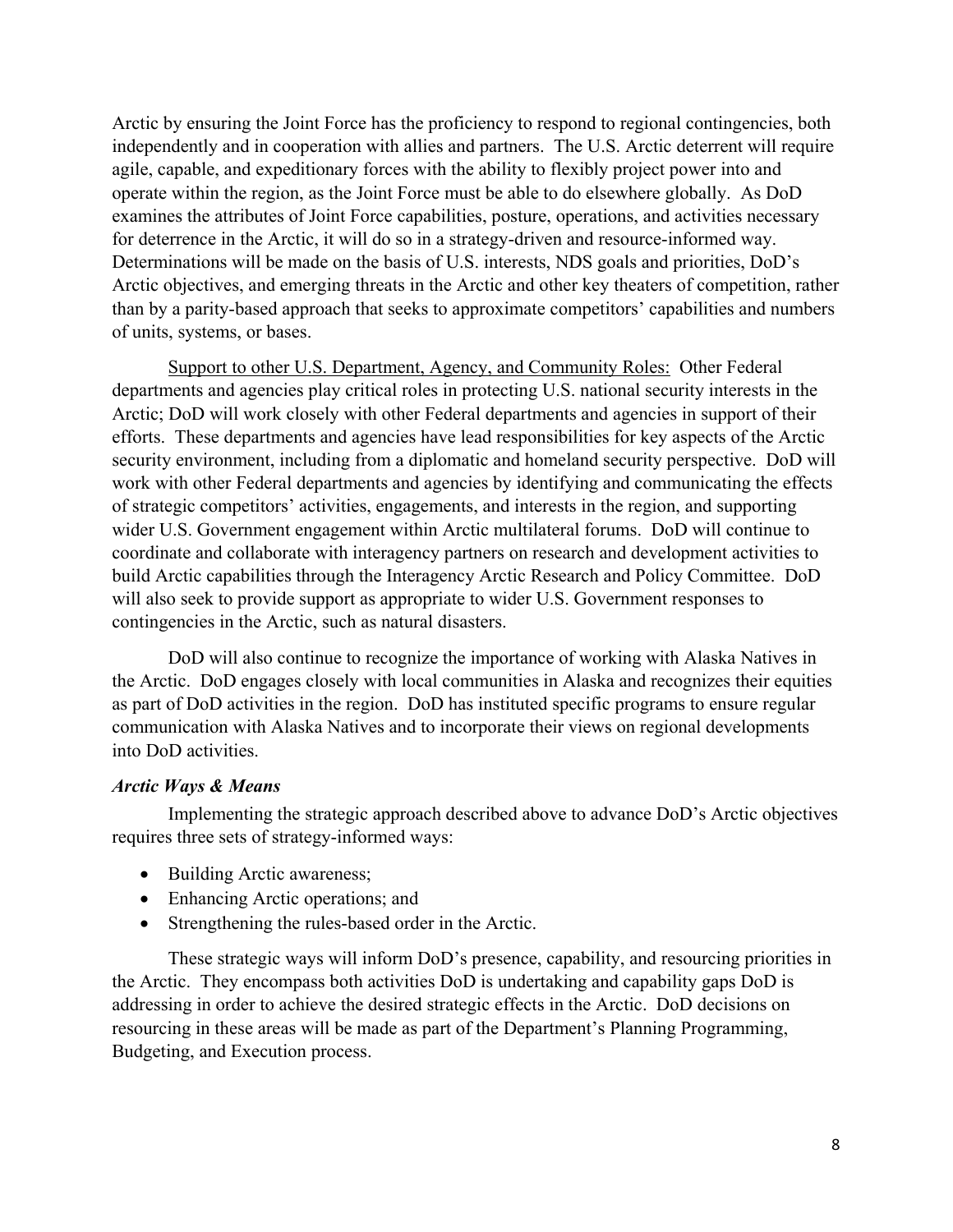Commander U.S. Northern Command (CDRUSNORTHCOM) is designated as DoD's Arctic Capability Advocate. This designation recognizes the unique challenges posed by the Arctic environment, as well as the Arctic geography which spans across multiple Combatant Command's Areas of Responsibility. Arctic capabilities advocacy comes in many forms. In the role of DoD Arctic Capability Advocate, CDRUSNORTHCOM will coordinate with other Combatant Commands, the Military Departments, and Defense Agencies to ensure that Arctic capability gaps are identified and prioritized, and that appropriate means of advocacy are emplaced to effectively communicate associated risks.

#### Building Arctic Awareness

DoD's ability to detect threats in the Arctic is a prerequisite to deterring or responding to strategic competitors' activities in the region. In order to operate effectively in the Arctic, DoD must also maintain the ability to understand its operational environment.

The Arctic environment presents specific operational challenges that limit communications, including the harsh climate, vast distances, and atmospheric phenomena. Even within the Arctic there is considerable variation between the North American Arctic, which has a harsher climate, and the milder, Gulf Stream-affected, European Arctic. The North American Arctic also lacks the relatively robust logistics infrastructure of the European Arctic. Operating effectively in the Arctic, therefore, requires DoD to make time-sensitive, risk-informed investments to understand and build awareness of the region.

*Enabling domain awareness*. Effective surveillance of the northern air and maritime approaches to North America is foundational to homeland defense aerospace warning, aerospace control, maritime warning, and missile defense. Cooperation with Canada through the North American Aerospace Defense Command (NORAD) is key to the defense of the northern approaches. To detect and track potential airborne threats, including Russian long-range bombers and cruise missiles, the United States and Canada rely on radar systems such as the aging North Warning System, a network of aerospace surveillance radars in northern Canada and Alaska. DoD's ability to detect threats and defend North America is challenged by rapidly advancing strategic competitors' capabilities. Modernizing DoD's missile and cruise missile defense systems is critical to maintaining a layered approach to domain awareness through multi-domain sensors that include terrestrial radars and space-based capabilities. DoD's current binational study with Canada's Department of National Defence is evaluating potential solutions for modernization of sensor coverage of North America to deter, detect, track, and enable defeat of both existing and emergent airborne threats to North America, including the threats posed by Russia's advanced cruise missile and hypersonic glide vehicle capabilities. Among potential Arctic defense investments, DoD will prioritize modernization of infrastructure supporting enhanced domain awareness.

Additionally, DoD is enhancing maritime surveillance of the GIUK gap and the North Atlantic through cooperation with the United Kingdom and Norway on P-8 aircraft patrols. This complements existing NATO air policing missions hosted by Iceland.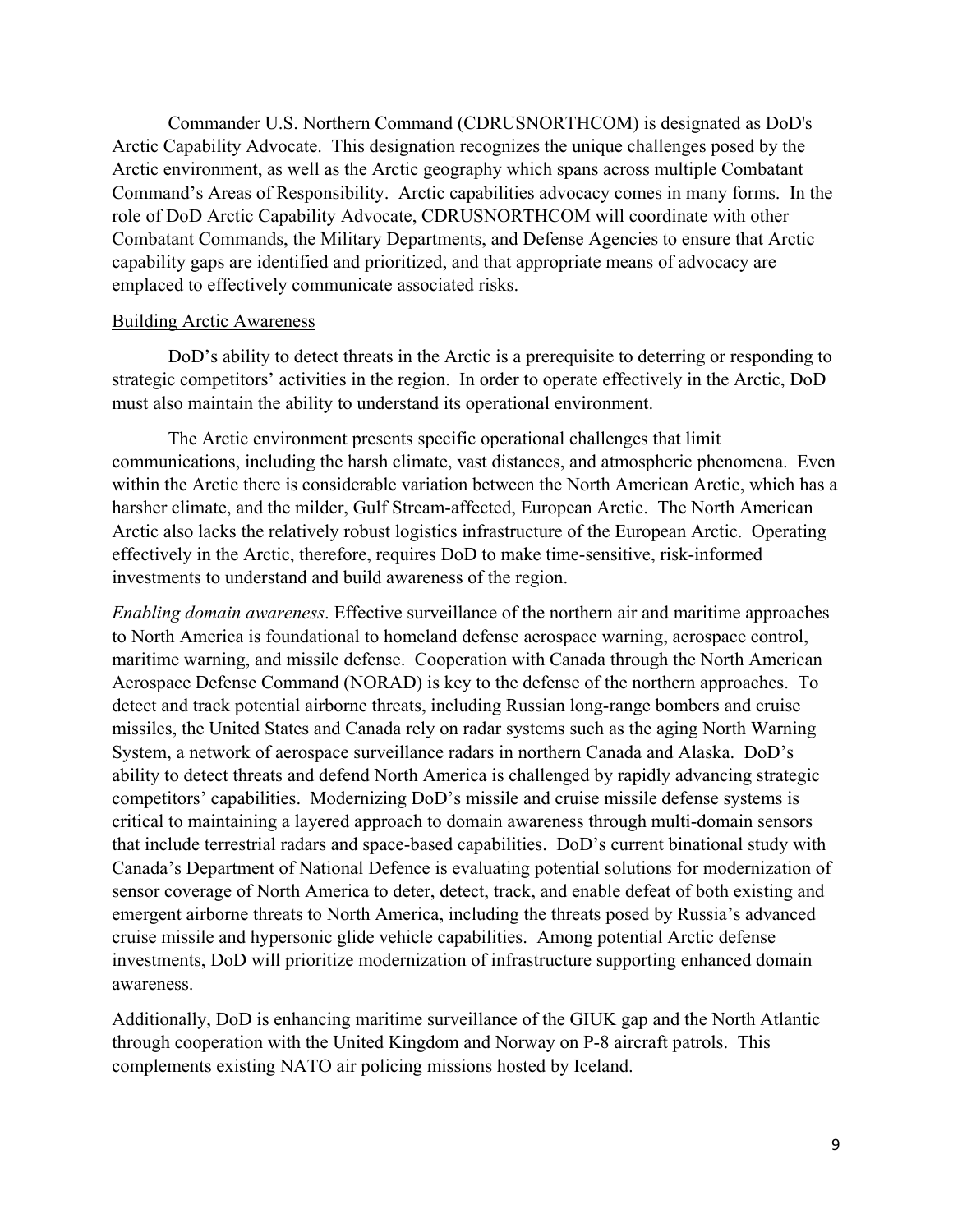*Improving communications & Intelligence, Surveillance and Reconnaissance (ISR).* Command, Control, Communications, Computers, and ISR (C4ISR) are essential to operations in the Arctic, but remains challenging above 65 degrees North latitude. Communications challenges exist as atmospheric interference in the form of solar and magnetic phenomena degrades high-frequency radio signals. Satellite-based communications are also limited, further constraining reliable voice communication and restricting data coverage in the Arctic region.

Given this operating environment, there is a need for deployable communications and data networks capable of operating in the northern latitudes. This requires establishing robust and dynamic communications architecture with terrestrial, aerial, and space layers that are fully integrated and interoperable with mission partners. Both terrestrial and aerial communications equipment must be designed to function in the harsh Arctic weather conditions, which include rapid cycles of freezing and thawing and temperatures below minus 60 degrees Fahrenheit. Equipment testing must also be conducted in realistic Arctic conditions for sufficient periods of time. Adequate data coverage requires sufficiently ruggedized sensors to be deployed yearround for longitudinal data-set acquisition.

*Increasing in-situ observations and enhancing environmental modeling.* Understanding and predicting the physical environment is critical for meeting mission demands and for ensuring the safety of personnel and equipment. The Arctic operational environment is made more challenging by several factors, including sea ice, ocean currents, wind, water and air temperature, sea spray and icing conditions, highly variable ionospheric densities, and daylight durations. DoD continues to invest in improved predictive capabilities for the Arctic regions that will enable more reliable forecasts. DoD is exploring solutions as the Defense Meteorological Satellite Program, a key tool in sensing and weather data collection in support of U.S. military operations, reaches its end-of-life.

Increasing *in-situ* meteorological, oceanographic, and atmospheric observation data is key. DoD will continue to collaborate with other Federal departments and agencies to advance predictive capability. This involves partnerships with other Federal entities, including the U.S. National Ice Center, to support efforts such as the U.S. Interagency Arctic Buoy Program to increase observations, and the National Earth System Prediction Capability program, to develop fully coupled ocean and atmospheric models that incorporate oceanographic and atmospheric parameters, including sea waves and sea ice.

*Supporting the Coast Guard's Homeland Security Missions.* The Coast Guard is the lead agency for homeland security in the Arctic. It has specific responsibilities for establishing and maintaining situational awareness across the region. The Coast Guard's investments in icebreaking ships through the Polar Security Cutter program support Arctic operations for a range of mission sets, including homeland security, defense, and search and rescue. <sup>9</sup> DoD will continue to support this program, as it provides a key capability to ensure interoperability between Coast Guard and Navy vessels and to support U.S. presence in the Arctic region.

 $\overline{a}$ 

<sup>&</sup>lt;sup>9</sup> The Coast Guard is recapitalizing its polar icebreaker fleet through the Polar Security Cutter Program to address the need for six new polar security cutters.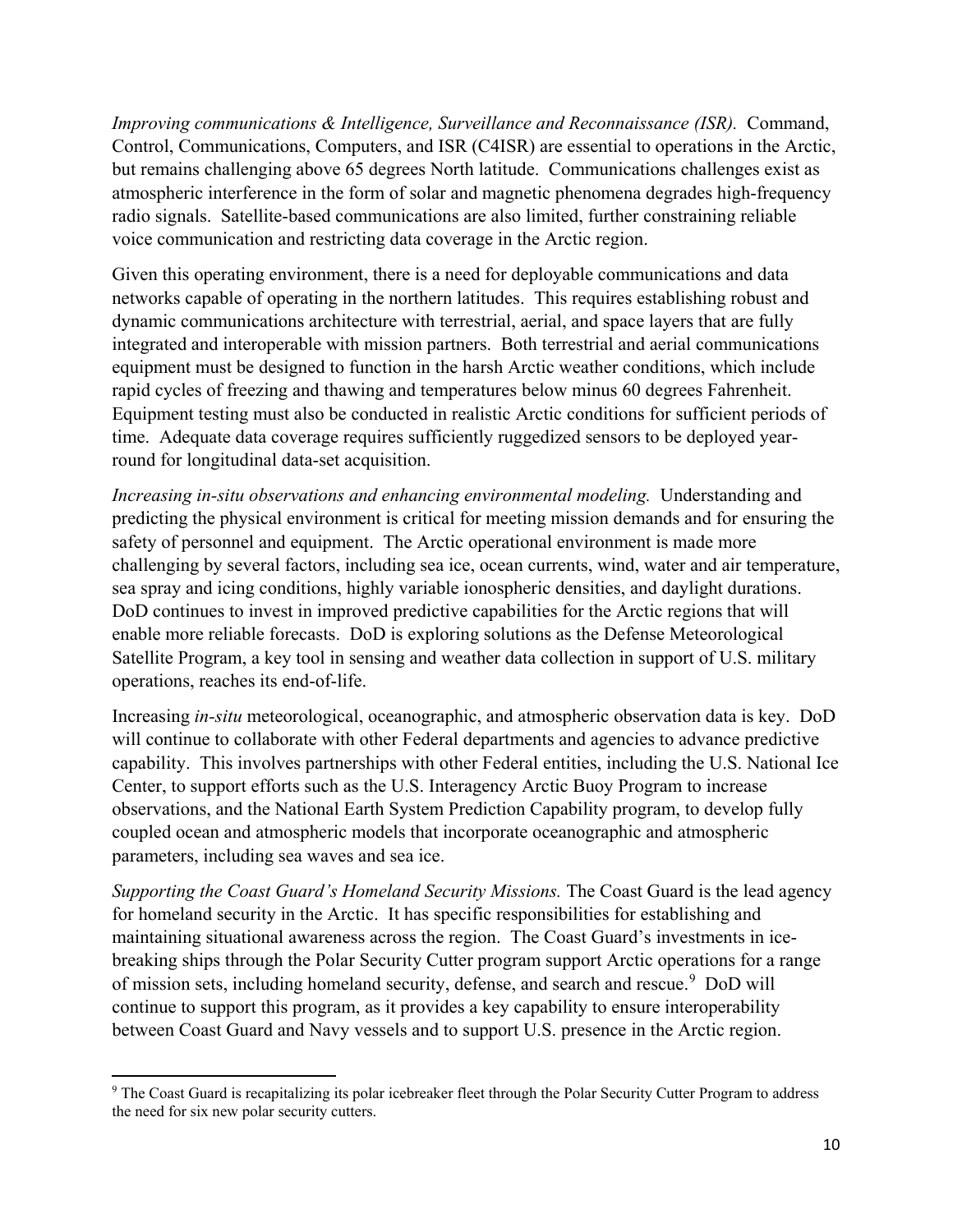Continued engagement through the National Fleet Board will support close dialogue and cooperation between DoD and the Coast Guard on maritime domain awareness, intelligence, and strategic planning.

### Enhancing Arctic Operations

DoD's ability to provide a combat-credible deterrent for the Arctic region requires enhancements in the Joint Force's flexibility to respond promptly and effectively to contingencies in the region. DoD's emphasis will be on adapting existing capabilities and, where necessary, selectively acquiring new capabilities, combined with Arctic-tailored training, exercises, and posture refinements.

*Regular exercises and deployments in the Arctic*. DoD will demonstrate and enhance the Joint Force's ability to operate in the Arctic through regular exercises and deployments in the region, both independently and with allies and partners. Some exercises will be conducted within the NATO context; others will be bilateral or multilateral. Exercises with Arctic allies and partners enable our ability to deter aggression from strategic competitors, including anti-submarine warfare and cold weather and mountainous training. DoD is also an active participant in exercises hosted by other nations, including TRIDENT JUNCTURE, ARCTIC CHALLENGE, and COLD RESPONSE Exercises.

Exercises such as ARCTIC EDGE and BOLD QUEST will enhance the Joint Force's familiarity with, and proficiency operating in, Arctic conditions and will improve joint, as well as Service, operations in the region. The Joint Pacific Alaska Range Complex enables training and exercising opportunities in Arctic conditions and across domains.

Recognizing that the Arctic region, and our strategic competitors' activities, extend beyond the responsibility of any single Combatant Command, exercises naturally drive increased cooperation between geographic Combatant Commands across Areas Of Responsibility, as well as between geographic and functional Combatant Commands. The Joint Staff-led Globally Integrated Exercise construct supports enhanced coordination of Arctic-related exercises and exercise objectives.

*Cold Weather Training.* Operating in extreme cold weather conditions (exceeding minus 60 degrees Fahrenheit) requires specific tactics, techniques, and procedures. Toward this purpose, DoD will build on existing cold weather training for other operating environments. The Northern Warfare Training Center (NWTC) at Fort Wainwright, Alaska provides cold weather and mountain training, while Eielson Air Force Base, Alaska hosts the Arctic Survival Training School which is the Air Force's oldest survival school. DoD will continue to assess cold weather training needs to prepare its forces for Arctic operations, particularly for joint operations. Additionally, DoD will work to ensure that forces deployed within Arctic areas of operation employ ground mobility assets capable of sustained operations in extreme cold weather, across all forms of terrain that may be encountered on a year-round basis, including Arctic ice.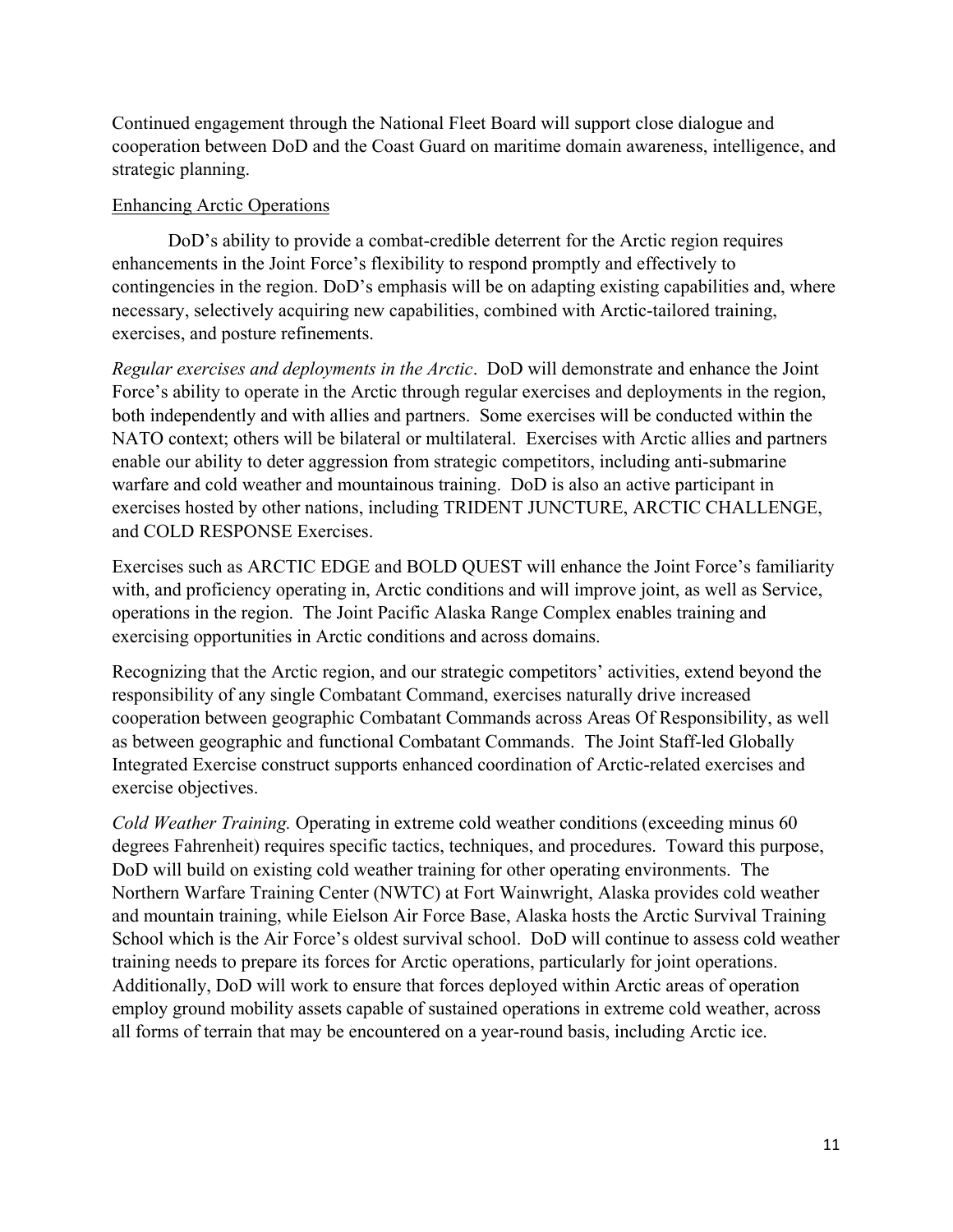Cold weather training is also conducted in cooperation with Arctic allies and partners. The rotations of U.S. Marines through the North Atlantic region include combined training involving mountainous assault exercises and cold weather survival.

*Refining Arctic posture.* The Arctic offers an alternative vector for U.S. power projection and maneuver as part of DoD operations in other regions. DoD will maintain access to the Arctic to support the global mobility and projection of U.S. military forces. The forward deployment and pre-positioning of U.S. equipment and supplies in Arctic allied and partner nations supports the Joint Force's ability to quickly respond to contingencies in the region. The Department will assess the needs, costs/risks, and benefits of targeted investments to modestly enhance existing, regional infrastructure, both in Alaska and in Europe, to enable operational flexibility to project forces into the region on an expeditionary basis. In this continued assessment of potential infrastructure development needs in the Arctic, DoD will take into account the long lead times and logistical challenges arising from the extreme weather and environmental conditions. DoD investments in infrastructure will complement Arctic allied and partner investments, as they host U.S. and other like-minded nations' forces.

*Supporting resilient infrastructure.* Critical infrastructure supports the Joint Force's ability to flow forces from the homeland and project power globally. DoD will seek to enhance the resilience of critical infrastructure in the Arctic region by coordinating with other Federal departments and agencies and the private sector to protect against asymmetric attacks. The Department will also continue to take steps to build the resilience of infrastructure in the face of environmental hazards, including through research on permafrost effects to infrastructure. Predicting where permafrost thaw will occur is vital to maintaining Arctic training operations and assessing impending environmental management challenges. Continued DoD research, development, testing and evaluation will support efforts to build the resilience of Arctic infrastructure in the face of environmental hazards.

*Working with other Federal Departments and Agencies on Civil Contingency Responses.* The demand for Defense Support of Civil Authorities (DSCA) activities is likely to grow with increased economic activity and enduring geological and environmental risks in the Arctic, including demand for responses to possible mass casualty incidents and natural disasters. DoD is responsible for the coordination of aeronautical search and rescue for the Elmendorf search and rescue region and works closely in support of the Coast Guard, the lead Federal agency for maritime search and rescue. DoD does not shape or size the Joint Force for DSCA activities, but will enhance cooperation with relevant State and Federal departments and agencies in order to improve DoD's effective, coordinated responses to such contingencies.

#### Strengthening the Rules-Based Order in the Arctic

DoD will continue to work with allies and partners to strengthen the existing, international rules-based order in the Arctic. Sustaining and strengthening the rules-based order will help to both deter strategic competitors from specific, aggressive acts and from unilaterally seeking to change norms governing access to the region. Toward this aim, DoD will cooperate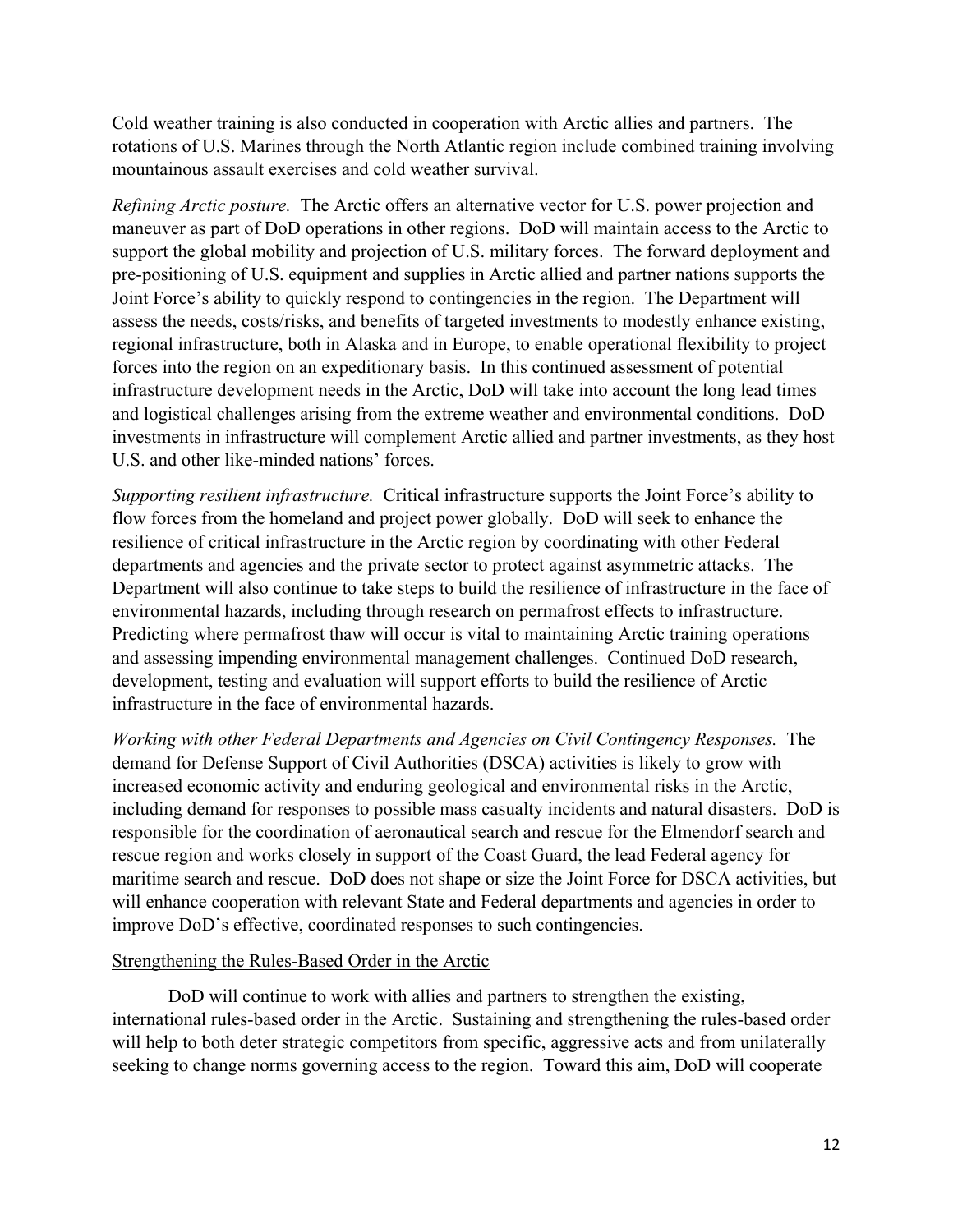with allies and partners to strengthen regional security and will support enhanced U.S. Government participation and cooperation in Arctic forums.

*Cooperating with allies and partners to deter aggression.* DoD will work with Arctic allies and partners to improve our collective deterrent and ability to respond to contingencies in the Arctic. This will include continued efforts to enhance our shared situational awareness of the Arctic security environment through strategic dialogues and information sharing, as well as further developing a common understanding of our activities in, and approaches to, the region. The DoD will strengthen this cooperation through senior leader visits and bilateral meetings, regular defense engagement forums such as the U.S. European Command-led military-to-military Staff Talks and Policy-led Bilateral Study Groups and Strategic Dialogues, and implementation of bilateral roadmaps and statements of intent. Frequent U.S. participation in Nordic Defense Cooperation-led and Northern Group-led forums, in addition to the Arctic Security Forces Roundtable, will help build a shared approach to challenges in the Arctic. Beyond diplomatic forums, Arctic allies and partners are highly capable, with experience and proficiency in Arctic conditions that will benefit the Joint Force. DoD will also seek to enhance cooperation through combined training and exercises, both in the United States and elsewhere in the region.

DoD's cooperation within NATO uniquely contributes to Arctic security and deters strategic competitors from using the Arctic as a corridor for expanded competition enabling their objectives in other regions. The principle of collective defense enshrined in Article 5 of the Washington Treaty applies to NATO members located in the Arctic, and thus helps deter aggression. Arctic allies and partners are active participants in NATO activities; NATO exercises in the High North, such as Exercise TRIDENT JUNCTURE, offer opportunities to improve interoperability in harsh climactic conditions. The establishment of Joint Force Command Norfolk in 2018 as an operational-level warfighting headquarters supports the protection of sea lines of communication and allied reinforcement across the North Atlantic. These initiatives strengthen the United States' and allies' collective defense and address potential maritime challenges arising from the projection of power from the Arctic through the GIUK-N gap.

*Preserving Freedom of the Seas.* Maintaining freedoms of navigation and overflight are critical to ensuring that the Arctic remains a free and open domain and that U.S. forces retain the global mobility guaranteed under international law. DoD will continue to fly, sail, and operate wherever international law allows. When necessary and appropriate, the United States will challenge excessive maritime claims in the Arctic to preserve the rules-based international order and the rights and freedoms of the international community in navigation and overflight, as well as for other, related high seas uses.

## *Conclusion*

Within the context of NDS implementation more broadly, DoD will continue to prepare and posture the Joint Force to ensure that the Arctic is a secure and stable region where U.S. national interests are safeguarded, the U.S. homeland is defended, and nations work cooperatively to address shared challenges. This strategy outlines a Departmental approach and supporting measures to ensure that the Joint Force presents a credible deterrent for the Arctic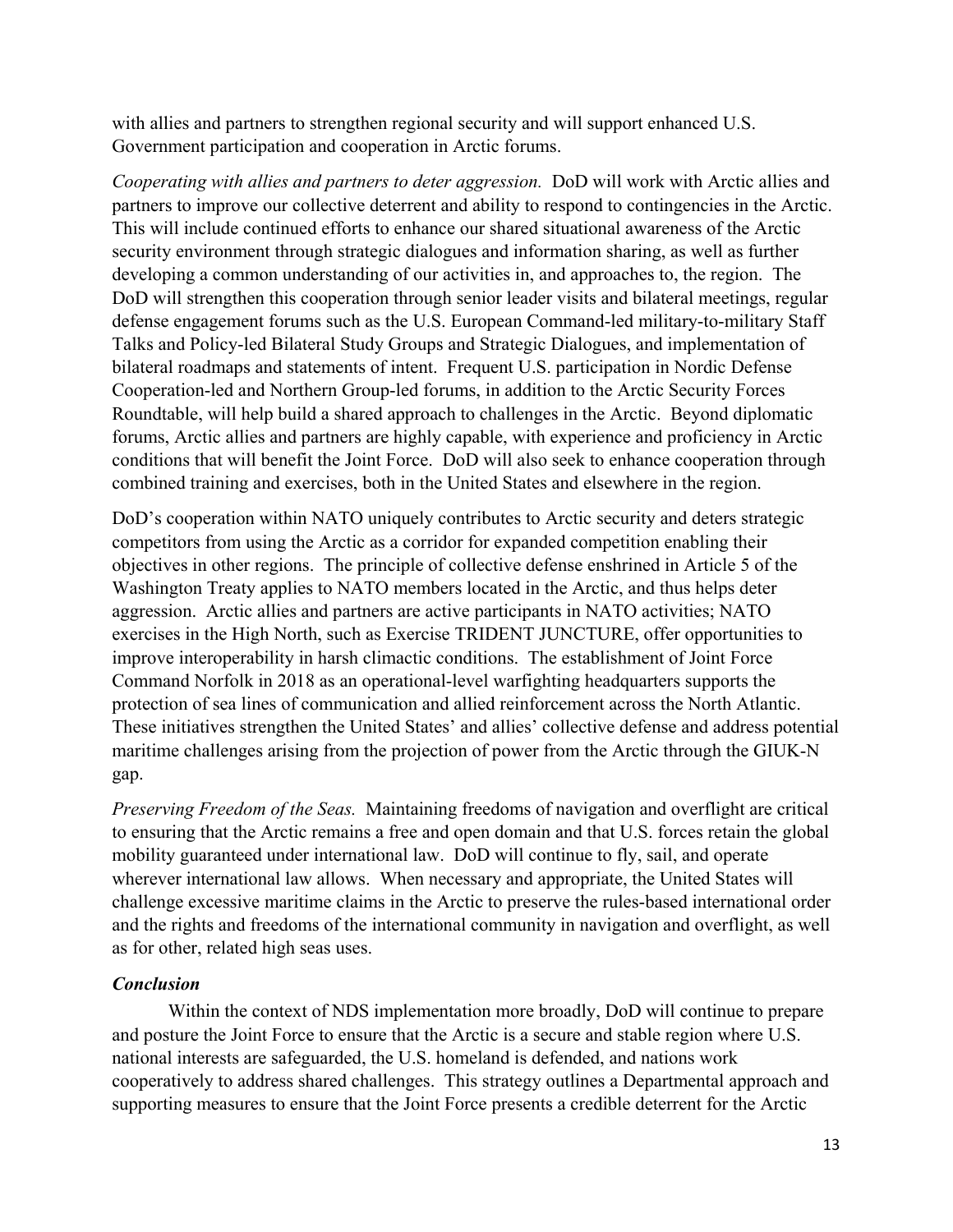region, while also prioritizing a continued, cooperative approach to maintaining the existing rules-based order in the Arctic.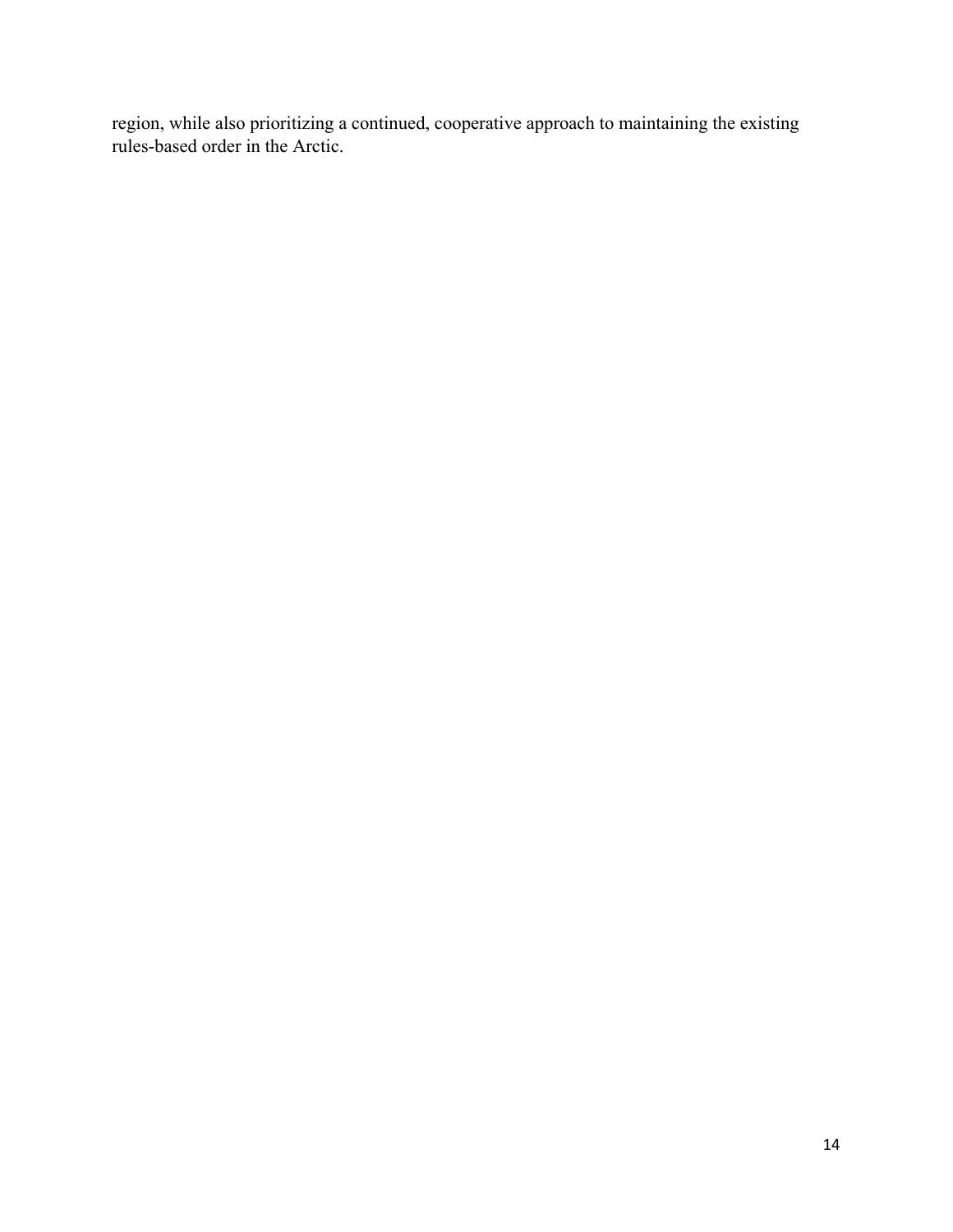## **Annex A: Service Roles and Missions in the Arctic**

Each Military Department plays a critical role in achieving objectives and approach outlined in this Arctic strategy.

#### Air Force

The Air Force operates the majority of DoD's assets in the Arctic. The Air Force's activities support international norms of access and navigation to ensure adequate protection of U.S. national security interests in the region.

Air and space assets are especially crucial for the Arctic region due to its vast distances and minimal land and maritime infrastructure. Air Force mission sets in the Arctic range from missile defense and power projection to space situational awareness and search and rescue. Vital early warning decision space for homeland defense is provided by the Alaska Radar System and more than 50 radars that comprise the North Warning System across Canada. Assets at Clear, Alaska, and Thule, Greenland, are uniquely positioned for supporting space surveillance and satellite control networks, tracking tens of thousands of objects in orbit daily.

The Air Force maintains several large air bases supporting Arctic operations, including those at Elmendorf Air Force Base (AFB) and Eielson AFB in Alaska. Alaska offers key strategic locations for projecting airpower into the Indo-Pacific and Europe. These Alaskan bases support critical advanced generation fighter aircraft, including the F-35, and aerial refueling tankers from a strategic forward location offering global reach. The New York Air National Guard operates unique ski-equipped aircraft that provide access to some of the most remote locations on the Greenland ice sheet. The Alaska Air National Guard's Rescue Coordination Center works closely with the Coast Guard to perform hundreds of search and rescue missions annually.

The Air Force contributes to essential training events focused on Arctic readiness, including operating Air Force's oldest survival school at Eielson AFB, Alaska. Finally, the Air Force executes Exercise RED FLAG Alaska and contributes to the Joint Pacific Alaska Range Complex, DoD's largest airspace, at 65,000 square miles, optimized for high-end training against strategic competitors.

In addition to these key, existing assets and posture, the Air Force continues to explore opportunities to modernize and enhance Arctic capabilities.

#### Navy

The Arctic region is uniquely relevant to the Navy's ability to provide flexible deterrent options. The Arctic provides additional maneuver room for distributed nuclear and conventional force deterrent operations. The Navy's 2<sup>nd</sup> Fleet has responsibility for ensuring the readiness of, and dynamically employing, maritime forces in the Atlantic and the Arctic, and the ability to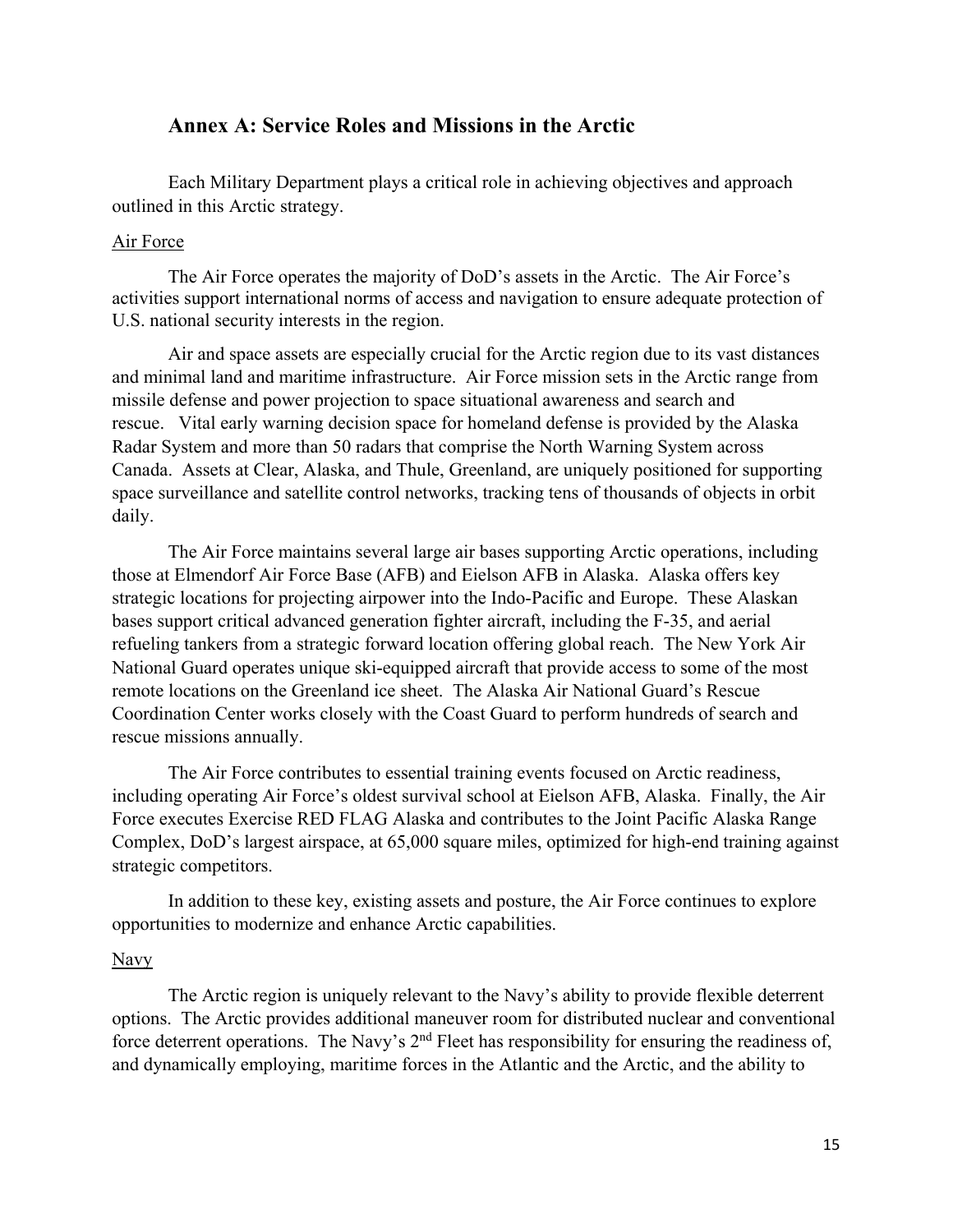fight across multiple domains, thereby deterring aggression. Commander, U.S. 2<sup>nd</sup> Fleet is dualhatted as Commander of NATO's Joint Force Command Norfolk.

The Navy will be ready to exercise, maintain, and exploit Sea Control in order to defend U.S. maritime access and interests in the Arctic. Naval forces provide maritime security in the maritime domain and the seaborne approaches to the United States, including the Arctic. Maritime security in the Arctic includes defending sea lines of communication and the homeland from seaborne attacks, maritime domain awareness, and supporting Coast Guard operations as required. The Navy builds interoperability with the Coast Guard through the National Fleet Plan and the associated National Fleet Board. Regular meetings of the Coast Guard-Navy National Fleet Board Arctic Working Group address cooperation and maritime security operations in the Arctic. The Navy also ensures access to the Arctic through routine deployments of submarines and aircraft to the region.

The Arctic enables sea-based power projection (e.g., precision fires from ships, submarines, carrier-based aircraft, and Marines Corps operations) from vectors outside of traditional operating areas. The Navy conducts the biennial ICEX submarine exercise north of Alaska's North Slope. This is a multi-national submarine exercise that enhances readiness for sustained Arctic operations.

Through its sealift operations, the Navy provides timely movement, positioning, and sustainment of the Joint Force across the range of military operations, including the movement of personnel, material, and forces to and from or within the Arctic, by sea.

The Navy will provide support as required to Arctic search and rescue missions conducted and led by the Coast Guard, and as directed in support of international partners.

As part of its DSCA and Humanitarian Assistance/Disaster Relief responsibilities, the Navy will remain ready to support Arctic operations, such as: pollution response and natural disaster recovery; integrated planning efforts with local, State, Federal, and native communities; and interoperability with the Coast Guard and international partners.

#### Marine Corps

The Marine Corps maintains capability to support Naval operations in "any clime and place," including the Arctic. Depending on seaborne lift, the Service plans for a baseline of two Marine Expeditionary Brigades that can conduct offensive operations in extreme cold weather environments.

To develop and maintain this capability, the Marine Corps routinely deploys Marine Air-Ground Task Forces of varying sizes to conduct cold weather training. The units train at the Marine Corps Mountain Warfare Training Center, and other venues, including Camp Ripley, Minnesota and Fort McCoy, Wisconsin. The Service also trains in Alaska, in Exercise ARCTIC EDGE, and in Norway, in exercises such as TRIDENT JUNCTURE, as well as through winter training rotations above the Arctic Circle. These training exercises feature interoperability training with NATO allies such as Norway and the United Kingdom. Additionally, the Marine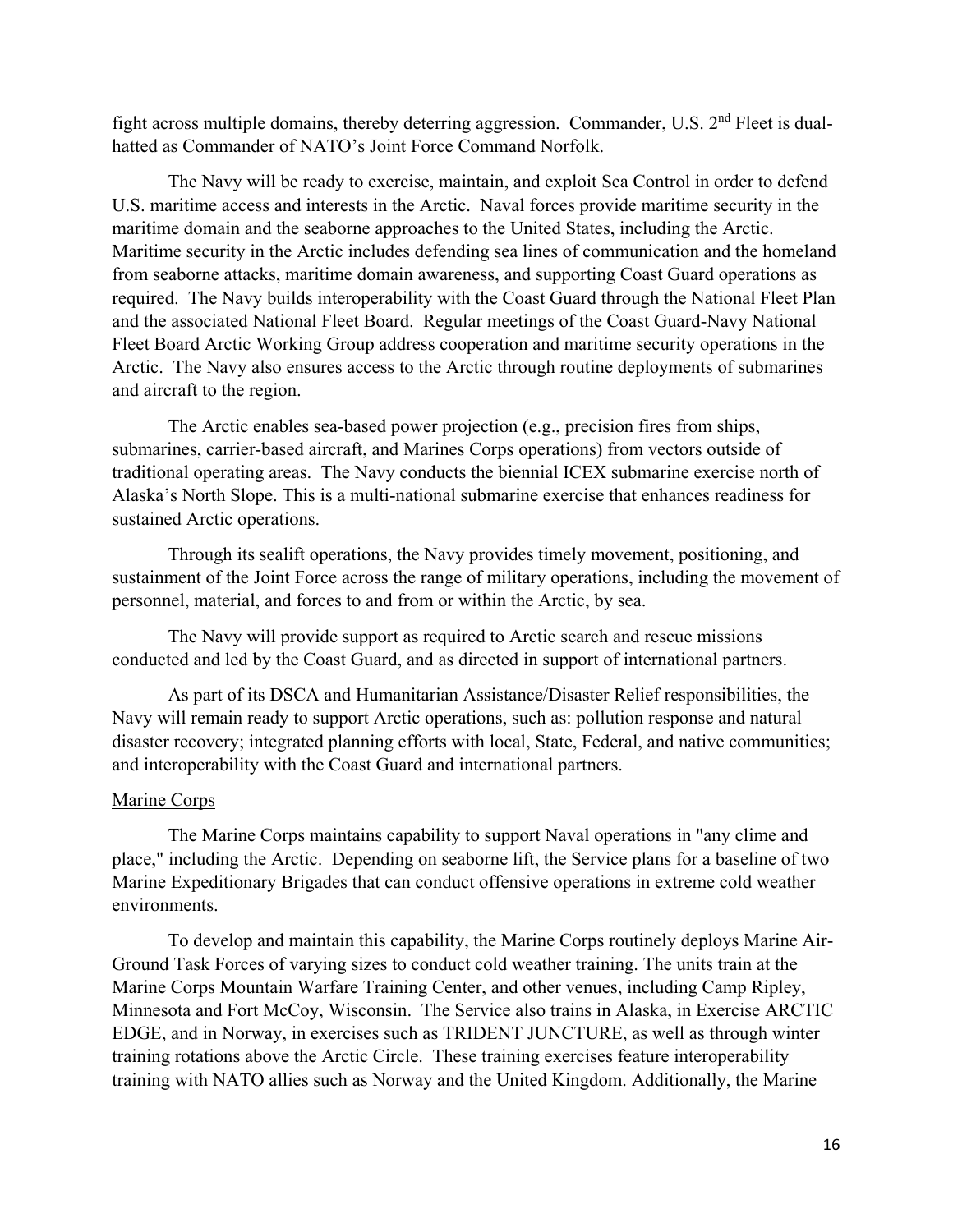Corps conducts cold weather training in the Pacific, including in the Korea Marine Exercise Program, and in northern Japan, in winter exercises such as FOREST LIGHT.

The Marine Corps has recently upgraded its Infantry Combat Clothing and Equipment (ICCE) cold weather inventory. The Service maintains sufficient cold weather ICCE for the entire active and reserve population and Extreme Cold Weather Clothing System (ECCWCS) ICCE (sufficient for temperatures to minus 25 degrees Fahrenheit) for 35,000 Marines. The resulting ability to outfit 39,000 Marines for extreme cold weather supports the Arctic-capable two MEB objective.

## Army

On order, U.S. Army Alaska (USARAK) executes Joint Forces Land Component Commander functions in support of United States Army Pacific (USARPAC) operations and USNORTHCOM Homeland Defense and DSCA missions in Alaska. Army forces are postured to support mission sets through the USNORTHCOM-defined Alaska Joint Operations Area, as well as worldwide unified land operations in support of USARPAC.

Army Space and Missile Defense Command/Army Strategic Command mans and operates Ground-Based Interceptors at Fort Greely, Alaska, to defend the U.S. homeland from long-range ballistic missile attacks.

The U.S. Army Corps of Engineers Engineering (USACE) Research and Development Center, Cold Regions Research and Engineering Laboratory (ERDC-CRREL) works to enhance Arctic domain awareness by examining the effects of a changing climate; and by monitoring Arctic effects on the operational environment, including sensor performance and signal propagation. The USACE ERDC-CRREL addresses effects on infrastructure and operations resulting from exposure to extreme environmental and dynamic climactic conditions. USACE ERDC-CRREL is pursuing technology to detect permafrost conditions, providing facilities to simulate Arctic conditions, as well as systems and materials evaluation and development.

The U.S. Army Cold Regions Test Center, located at Fort Greely, Alaska, plans and conducts developmental testing, with an emphasis on Soldier participation, in the snow, extreme cold, and sub-arctic natural environment. This provides acquisition and Army leadership with timely, accurate, and relevant information relating to system performance.

USARAK manages Joint Pacific Alaska Range Complex training areas and airspace in and around Eielson Air Force Base and Fort Greely.

## Special Operations Forces

Special Operations Forces (SOF) routinely participate in Arctic or near-Arctic region exercises (e.g., BOLD QUEST, NORTHERN GRIFFIN, TRIDENT JUNCTURE) to ensure interoperability with allies and partners.

The agile and expeditionary nature of SOF, combined with established allied and partner relations and interoperability, provides DoD a ready capability to compete below the level of armed conflict in the Arctic region, and across the spectrum of SOF core activities.